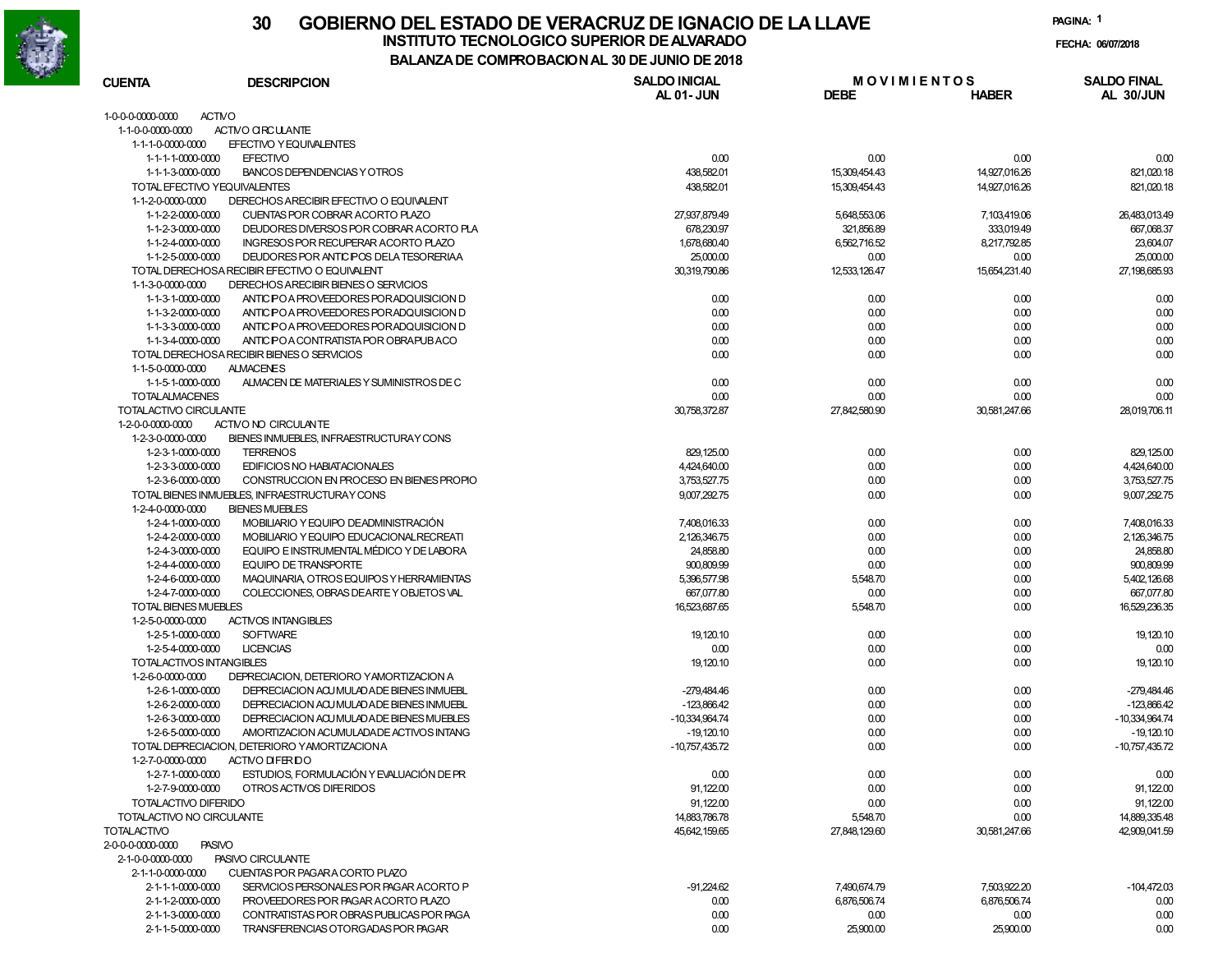

# **30 GOBIERNO DEL ESTADO DE VERACRUZ DE IGNACIO DE LA LLAVEINSTITUTO TECNOLOGICO SUPERIOR DE ALVARADO de la composición de la composición de la composición de la composición**<br>La calcada de composición de la composición de la calcada de la calcada de la calcada de la calcada de la

**PAGINA:2**

**FECHA:**

**BALANZA DE COMPROBACION AL 30 DE JUNIO DE 2018**

| <b>CUENTA</b>                          | <b>DESCRIPCION</b>                                                                           | <b>SALDO INICIAL</b>             | <b>MOVIMIENTOS</b> |               | <b>SALDO FINAL</b>               |
|----------------------------------------|----------------------------------------------------------------------------------------------|----------------------------------|--------------------|---------------|----------------------------------|
|                                        |                                                                                              | <b>AL 01-JUN</b>                 | <b>DEBE</b>        | <b>HABER</b>  | AL 30/JUN                        |
| 2-1-1-7-0000-0000                      | RETENCIONES Y CONTRIBUCIONES POR PAGAR A                                                     | -7,536,769.75                    | 4,267,633.04       | 1,884,829.26  | $-5,153,965.97$                  |
| 2-1-1-9-0000-0000                      | OTRAS CUENTAS POR PAGARA CP                                                                  | -732,055.01                      | 77,417.47          | 11,269.00     | $-665,906.54$                    |
|                                        | TOTAL CUENTAS POR PAGARACORTO PLAZO                                                          | $-8,360,049.38$                  | 18,738,132.04      | 16,302,427.20 | $-5,924,344.54$                  |
| 2-1-6-0-0000-0000                      | FONDOS Y BIENES DE TER ŒROS EN GARANTIA                                                      | 0.00                             | 0.00               | 0.00          | 0.00                             |
| 2-1-7-0-0000-0000                      | PROVISIONES ACORTO PLAZO                                                                     |                                  |                    |               |                                  |
| 2-1-7-2-0000-0000                      | PROVISION POR CONTINGENCIAS ACORTO PLAZ                                                      | 0.00                             | 0.00               | 0.00          | 0.00                             |
| 2-1-7-9-0000-0000                      | OTRAS PROVISIONES ACORTO PLAZO                                                               | 0.00                             | 0.00               | 0.00          | 0.00                             |
| TOTAL PROVISIONESA CORTO PLAZO         |                                                                                              | 0.00                             | 0.00               | 0.00          | 0.00                             |
| 2-1-9-0-0000-0000                      | OTROS PASIVOS ACORTO PLAZO                                                                   |                                  |                    |               |                                  |
| 2-1-9-1-0000-0000                      | <b>INGRESOS POR CLASIFICAR</b>                                                               | 0.00                             | 0.00               | 0.00          | 0.00                             |
| 2-1-9-9-0000-0000                      | OTROS PASIVOS CIRCULANTES                                                                    | 0.00                             | 287,069.78         | 287,069.78    | 0.00                             |
| TOTAL OTROS PASIVOS ACORTO PLAZO       |                                                                                              | 0.00                             | 287,069.78         | 287,069.78    | 0.00                             |
| TOTAL PASIVO CIRCULANTE                |                                                                                              | $-8,360,049.38$                  | 19.025.201.82      | 16.589.496.98 | $-5,924,344.54$                  |
| 2-2-0-0-0000-0000                      | PASIVO NO CIRCULANTE                                                                         |                                  |                    |               |                                  |
| 2-2-1-0-0000-0000                      | CUENTAS POR PAGARA LARGO PLAZO                                                               |                                  |                    |               |                                  |
| 2-2-1-1-0000-0000                      | PROVEEDORES POR PAGAR ALARGO PLAZO                                                           | 0.00                             | 0.00               | 0.00          | 0.00                             |
|                                        | TOTAL CUENTAS POR PAGARALARG O PLAZO                                                         | 0.00                             | 0.00               | 0.00          | 0.00                             |
| TOTAL PASIVO NO CIRCULANTE             |                                                                                              | 0.00                             | 0.00               | 0.00          | 0.00                             |
| <b>TOTAL PASIVO</b>                    |                                                                                              | $-8,360,049.38$                  | 19,025,201.82      | 16,589,496.98 | $-5,924,344.54$                  |
| 3-0-0-0-0000-0000                      | <b>HACIENDA PUBLICAPATRIMONIO</b>                                                            |                                  |                    |               |                                  |
| 3-1-0-0-0000-0000                      | HACIENDA PUBLICAPATRIMONIO CONTRIBUIDO                                                       |                                  |                    |               |                                  |
| 3-1-2-0-0000-0000                      | DONACIONES DE CAPITAL                                                                        |                                  |                    |               |                                  |
| 3-1-2-1-0000-0000                      | DONACIONES DE CAPITAL                                                                        | $-2.00$                          | 0.00               | 0.00          | $-2.00$                          |
| TOTAL DONACIONES DE CAPITAL            |                                                                                              | $-2.00$                          | 0.00               | 0.00          | $-2.00$                          |
|                                        | TOTAL HACIENDA PUBLICA/PATRIMONIO CONTRIBUIDO                                                | $-2.00$                          | 0.00               | 0.00          | $-2.00$                          |
| 3-2-0-0-0000-0000                      | HACIENDA PUBLICAPATRIMONIO GENERADO                                                          |                                  |                    |               |                                  |
| 3-2-1-0-0000-0000                      | RESULTADOS DEL EJERCICIO (AHORRO/DESAHOR                                                     |                                  |                    |               |                                  |
| 3-2-1-1-0000-0000                      | RESULTADOS DEL EJERCICIO (AHORRO/DESAHOR                                                     | 0.00                             | 0.00               | 0.00          | 0.00                             |
|                                        | TOTAL RESULTADOS DEL EJERCICIO (AHORRO/DESAHOR                                               | 0.00                             | 0.00               | 0.00          | 0.00                             |
| 3-2-2-0-0000-0000                      | RESULTADOS DE EJERCICIOSANTERIORES                                                           |                                  |                    |               |                                  |
| 3-2-2-1-0000-0000                      | RESULTADOS DE EJERCICIOSANTERIORES                                                           | -35,015,270.22                   | 0.00               | 0.00          | -35,015,270.22                   |
|                                        | TOTAL RESULTADOS DE EJERCICIOS ANTERIORES                                                    | -35,015,270.22                   | 0.00               | 0.00          | -35,015,270.22                   |
| 3-2-3-0-0000-0000                      | <b>REVALUOS</b>                                                                              |                                  |                    |               |                                  |
| 3-2-3-1-0000-0000                      | REVALUO DE BIENES INMUEBLES                                                                  | 0.00                             | 0.00               | 0.00          | 0.00                             |
| 3-2-3-2-0000-0000                      | REVALUO DE BIENES MUEBLES                                                                    | 0.00                             | 0.00               | 0.00          | 0.00                             |
| <b>TOTAL REVALUOS</b>                  |                                                                                              | 0.00                             | 0.00               | 0.00          | 0.00                             |
|                                        |                                                                                              |                                  |                    |               |                                  |
| 3-2-5-0-0000-0000<br>3-2-5-1-0000-0000 | RECTIFICACIONES DE RESULTADOS DE EJERCIC                                                     |                                  |                    |               |                                  |
|                                        | CAMBIOS EN POLITICAS CONTABLES                                                               | 1,541,240.99                     | 0.00               | 0.00          | 1,541,240.99                     |
|                                        | TOTAL RECTIFICACIONES DE RESULTADOS DE EJERCIC<br>TOTAL HACIENDA PUBLICA/PATRIMONIO GENERADO | 1,541,240.99                     | 0.00               | 0.00          | 1,541,240.99                     |
|                                        |                                                                                              | -33,474,029.23<br>-33.474.031.23 | 0.00               | 0.00          | -33,474,029.23<br>-33.474.031.23 |
| TOTAL HACIENDA PUBLICA PATRIMONIO      | <b>INGRESOS Y OTROS BENEFICIOS</b>                                                           |                                  | 0.00               | 0.00          |                                  |
| 4-0-0-0-0000-0000<br>4-1-0-0-0000-0000 | INGRESOS DE GESTION                                                                          |                                  |                    |               |                                  |
| 4-1-6-0-0000-0000                      | AFROVECHAMIENTOS DE TIPO CORRIENTE                                                           |                                  |                    |               |                                  |
| 4-1-6-9-0000-0000                      | AFROVECHAMIENTOS DE TIPO CORRIENTE                                                           | 0.00                             | 0.00               | 0.00          | 0.00                             |
|                                        |                                                                                              | 0.00                             |                    | 0.00          | 0.00                             |
|                                        | TOTALAPROVECHAMIENTOS DE TIPO CORRIENTE                                                      |                                  | 0.00               |               |                                  |
| 4-1-7-0-0000-0000                      | INGRESOS POR VENTA DE BIENES Y SERVICIOS                                                     |                                  |                    |               |                                  |
|                                        | 4-1-7-3-0000-0000 INGRESOS POR VENTA DE BIENES Y SERVICIOS                                   | -5,986,825.41                    | 0.00               | 1,275,233.06  | $-7,262,058.47$                  |
|                                        | TOTAL INGRESOS POR VENTA DE BIENESY SERVICIOS                                                | $-5,986,825.41$                  | 0.00               | 1,275,233.06  | -7,262,058.47                    |
| TOTAL INGRESOS DE GESTION              |                                                                                              | -5,986,825.41                    | 0.00               | 1,275,233.06  | -7,262,058.47                    |
| 4-2-0-0-0000-0000                      | PARTICIPACIONES, APORTACIONES, TRANSFERE                                                     |                                  |                    |               |                                  |
| 4-2-2-0-0000-0000                      | TRANSFERENCIAS, ASIGNACIONES, SUBSIDIOS                                                      |                                  |                    |               |                                  |
| 4-2-2-1-0000-0000                      | TRANSFERENCIAS INTERNAS YASIGNACIONES A                                                      | -26,677,244.00                   | 0.00               | 4,373,320.00  | -31.050.564.00                   |
|                                        | TOTAL TRANSFERENCIAS, ASIGNACIONES, SUBSIDIOS                                                | $-26.677.244.00$                 | 0.00               | 4,373,320.00  | -31,050,564.00                   |
|                                        | TOTAL PARTICIPACIONES, APORTACIONES, TRANSFERE                                               | $-26,677,244.00$                 | 0.00               | 4.373.320.00  | -31,050,564.00                   |
| 4-3-0-0-0000-0000                      | OTROS INGRESOS Y BENEFICIOS                                                                  |                                  |                    |               |                                  |
| 4-3-1-0-0000-0000                      | <b>INGRESOS FINANCIEROS</b>                                                                  |                                  |                    |               |                                  |
| 4-3-1-1-0000-0000                      | INTERESES GANADOS DE VALORES, CREDITOS,                                                      | 0.00                             | 0.00               | 0.00          | 0.00                             |
| TOTAL INGRESOS FINANCIEROS             |                                                                                              | 0.00                             | 0.00               | 0.00          | 0.00                             |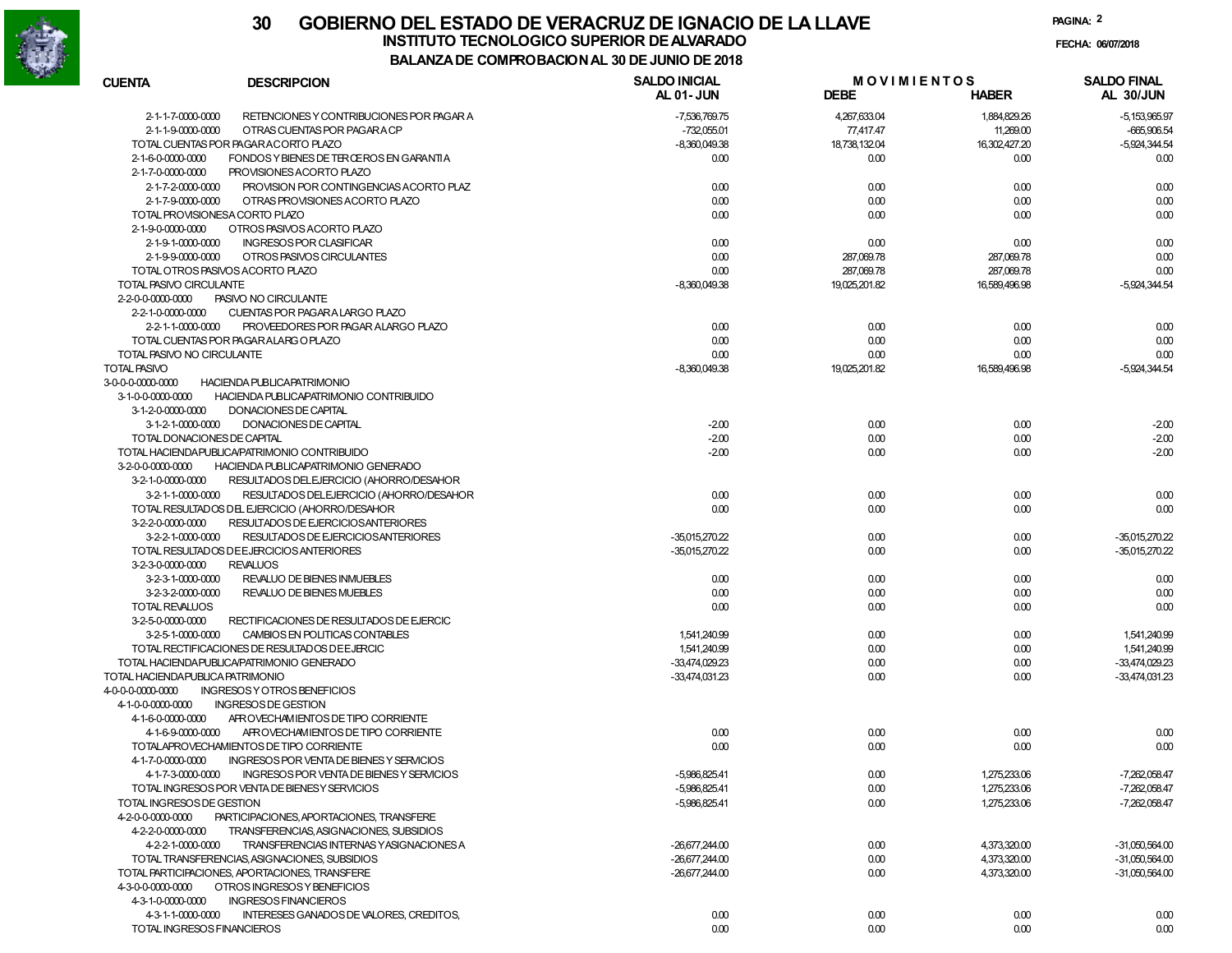

## **30 GOBIERNO DEL ESTADO DE VERACRUZ DE IGNACIO DE LA LLAVEFECHA: 06/07/2018 INSTITUTO TECNOLOGICO SUPERIOR DE ALVARADO**

**PAGINA:3**

**BALANZA DE COMPROBACION AL 30 DE JUNIO DE 2018**

| <b>CUENTA</b>                     | <b>DESCRIPCION</b>                                                                 | <b>SALDO INICIAL</b> | <b>MOVIMIENTOS</b> |               | <b>SALDO FINAL</b> |
|-----------------------------------|------------------------------------------------------------------------------------|----------------------|--------------------|---------------|--------------------|
|                                   |                                                                                    | <b>AL 01-JUN</b>     | <b>DEBE</b>        | <b>HABER</b>  | AL 30/JUN          |
| 4-3-9-0-0000-0000                 | OTROS INGRESOS Y BENEFICIOS VARIOS                                                 |                      |                    |               |                    |
| 43990000-0000                     | OTROS INGRESOS Y BENEFICIOS VARIOS                                                 | -21,817,063.33       | 0.00               | 5,731,013.46  | -27,548,076.79     |
|                                   | TOTAL OTROS INGRESOS YBENEFICIOS VARIOS                                            | -21,817,063.33       | 0.00               | 5,731,013.46  | -27,548,076.79     |
| TOTAL OTROS INGRESOS YBENEFICIOS  |                                                                                    | -21,817,063.33       | 0.00               | 5,731,013.46  | -27,548,076.79     |
| TOTAL INGRESOS Y OTROS BENEFICIOS |                                                                                    | -54.481.132.74       | 0.00               | 11,379,566.52 | $-65,860,699.26$   |
| 5-0-0-0-0000-0000                 | <b>GASTOS Y OT RAS FERDIDAS</b>                                                    |                      |                    |               |                    |
| 5-1-0-0-0000-0000                 | <b>GASTO DE FUNCIONAMIENTO</b>                                                     |                      |                    |               |                    |
| 5-1-1-0-0000-0000                 | SERVICIOS PERSONALES                                                               |                      |                    |               |                    |
| 5-1-1-1-0000-0000                 |                                                                                    |                      |                    |               |                    |
|                                   | REMUNERACIONES ALPERSONAL DE CARÁCTER P<br>REMUNERACIONES ALPERSONAL DE CARÁCTER T | 13,025,720.07        | 3,069,863.81       | 90,268.51     | 16,005,315.37      |
| 5-1-1-2-0000-0000                 |                                                                                    | 2,701,007.95         | 605,731.29         | 0.00          | 3,306,739.24       |
| 5-1-1-3-0000-0000                 | REMUNERACIONES ADI CIONALE SY ESPECIALES                                           | 1,031,626.08         | 26,339.44          | 0.00          | 1,057,965.52       |
| 5-1-1-4-0000-0000                 | <b>SEGURIDAD SOCIAL</b>                                                            | 2,025,273.70         | 411,308.89         | 0.00          | 2,436,582.59       |
| 5-1-1-5-0000-0000                 | OTRAS PRESTACIONES SOCIALES Y ECONÓMICAS                                           | 1,458,615.59         | 320,534.46         | 0.00          | 1,779,150.05       |
| 5-1-1-6-0000-0000                 | PAGO DE ESTIMULOS ASERVIDORES PÚBLICOS                                             | 1,037,844.08         | 140,946.04         | 0.00          | 1,178,790.12       |
| TOTAL SERVICIOS PERSONALES        |                                                                                    | 21,280,087.47        | 4,574,723.93       | 90,268.51     | 25,764,542.89      |
| 5-1-2-0-0000-0000                 | <b>MATERIALES Y SUMINISTROS</b>                                                    |                      |                    |               |                    |
| 5-1-2-1-0000-0000                 | MATERIALES DE ADMINISTRACIÓN, EMISIÓN DE                                           | 900.810.91           | 284,459.42         | 0.00          | 1,185,270.33       |
| 5-1-2-2-0000-0000                 | ALIMENTOS Y UTENSILIOS                                                             | 91,130.28            | 8,555.29           | 0.00          | 99,685.57          |
| 5-1-2-3-0000-0000                 | MATERIAS PRIMAS Y MATERIALES DE PRODUCCI                                           | 0.00                 | 0.00               | 0.00          | 0.00               |
| 5-1-2-4-0000-0000                 | MATERIALES Y ARTÍCULOS DE CONSTRUCCIÓN Y                                           | 759,965.47           | 214,348.09         | 0.00          | 974,313.56         |
| 5-1-2-5-0000-0000                 | PRODUCTOS QUÍMICOS. FARMACÉUTICOS Y DE L                                           | 9,596.19             | 4,656.48           | 0.00          | 14.252.67          |
| 5-1-2-6-0000-0000                 | COMBUSTIBLES, LUBRICANTES YADITIVOS                                                | 395,714.49           | 140,633.55         | 1,545.47      | 534,802.57         |
| 5-1-2-7-0000-0000                 | VESTUARIO, BLANCOS, PRENDAS DE PROTECCIÓ                                           | 157,328.79           | 0.00               | 0.00          | 157,328.79         |
| 5-1-2-8-0000-0000                 | MATERIALES Y SUMINISTROS PARA SEGURIDAD                                            | 0.00                 | 0.00               | 0.00          | 0.00               |
| 5-1-2-9-0000-0000                 | HERRAMIENTAS, REFACCIONES YACCESORIOS M                                            | 193,616.44           | 13,731.97          | 0.00          | 207.348.41         |
| TOTAL MATERIALES Y SUMINISTROS    |                                                                                    | 2,508,162.57         | 666,384.80         | 1,545.47      | 3,173,001.90       |
| 5-1-3-0-0000-0000                 | <b>SERVICIOS GENERALES</b>                                                         |                      |                    |               |                    |
| 5-1-3-1-0000-0000                 | <b>SERVICIOS BÁSICOS</b>                                                           | 510,931.36           | 230, 123.61        | 0.00          | 741,054.97         |
| 5-1-3-2-0000-0000                 | SERVICIOS DEARRENDAMIENTO                                                          | 544,303.07           | 58,536.50          | 0.00          | 602.839.57         |
| 5-1-3-3-0000-0000                 | SERVICIOS PROFESIONALES, CIENTÍFICOS, TÉ                                           | 21,289,256.58        | 5,306,458.10       | 0.00          | 26.595.714.68      |
| 5-1-3-4-0000-0000                 | SERVICIOS FINANCIEROS, BANCARIOS Y COMER                                           | 66,838.89            | 28,510.04          | 0.00          | 95,348.93          |
| 5-1-3-5-0000-0000                 | SERVICIOS DE INSTALACIÓN, REPARACIÓN, MA                                           | 2,083,529.99         | 328,412.39         | 0.00          | 2,411,942.38       |
| 5-1-3-6-0000-0000                 | SERVICIOS DE COMUNICACIÓN SOCIALY PUBLI                                            | 702,929.81           | 216,917.56         | 0.00          | 919,847.37         |
| 5-1-3-7-0000-0000                 | SERVICIOS DE TRASLADOS YVIÁTICOS                                                   | 685,995.83           | 211,583.36         | 676.20        | 896,902.99         |
|                                   | <b>SERVICIOS OFICIALES</b>                                                         |                      |                    |               |                    |
| 5-1-3-8-0000-0000                 |                                                                                    | 76,010.00            | 5,050.00           | 0.00          | 81,060.00          |
| 5-1-3-9-0000-0000                 | OTROS SERVICIOS GENERALES                                                          | 754,408.13           | 116,869.63         | 0.00          | 871,277.76         |
| TOTAL SERVICIOS GENERALES         |                                                                                    | 26,714,203.66        | 6,502,461.19       | 676.20        | 33,215,988.65      |
| TOTAL GASTO DE FUNCIONAMIENTO     |                                                                                    | 50,502,453.70        | 11,743,569.92      | 92,490.18     | 62, 153, 533. 44   |
| 5-2-0-0-0000-0000                 | TRANSFERENCIAS, ASIGNACIONES, SUBSIDIOS                                            |                      |                    |               |                    |
| 5-2-1-0-0000-0000                 | TRANSFERENCIAS INTERNAS YASIGNACIONES A                                            |                      |                    |               |                    |
| 5-2-1-1-0000-0000                 | ASIGNACIONES AL SECTOR PÚBLICO                                                     | 0.00                 | 0.00               | 0.00          | 0.00               |
| 5-2-1-2-0000-0000                 | TRANSFERENCIAS INTERNAS AL SECTOR PUBLIC                                           | 0.00                 | 0.00               | 0.00          | 0.00               |
|                                   | TOTAL TRANSFERENCIAS INTERNASY ASIGNACIONESA                                       | 0.00                 | 0.00               | 0.00          | 0.00               |
| 5-2-2-0-0000-0000                 | TRANSFERENCIASAL RESTO DEL SECTOR PÚBLI                                            |                      |                    |               |                    |
| 5-2-2-1-0000-0000                 | TRANSFERENCIASA ENTIDADES PARAESTATALES                                            | 0.00                 | 0.00               | 0.00          | 0.00               |
| 5-2-2-2-0000-0000                 | TRANSFERENCIASA ENTIDADES FEDERATIVAS                                              | 0.00                 | 0.00               | 0.00          | 0.00               |
| 5-2-2-3-0000-0000                 | TRANSFERENCIASA MUNICIPIOS                                                         | 0.00                 | 0.00               | 0.00          | 0.00               |
|                                   | TOTAL TRANSFERENCIASAL RESTO DEL SECTOR PUBLI                                      | 0.00                 | 0.00               | 0.00          | 0.00               |
| 5-2-3-0-0000-0000                 | SUBSIDIO Y SUBVERNCIONES                                                           |                      |                    |               |                    |
| 5-2-3-1-0000-0000                 | <b>SUBSIDIOS</b>                                                                   | 0.00                 | 0.00               | 0.00          | 0.00               |
| 5-2-3-2-0000-0000                 | <b>SUBVENCIONES</b>                                                                | 0.00                 | 0.00               | 0.00          | 0.00               |
|                                   | TOTAL SUBSIDIO YSUBVERNCIONES                                                      | 0.00                 | 0.00               | 0.00          | 0.00               |
| 5-2-4-0-0000-0000                 | AYUDAS SOCIALES                                                                    |                      |                    |               |                    |
| 5-2-4-1-0000-0000                 | AYUDAS SOCIALESA PERSONAS                                                          | 0.00                 | 0.00               | 0.00          | 0.00               |
| 5-2-4-2-0000-0000                 | <b>BECAS</b>                                                                       | 0.00                 | 0.00               | 0.00          | 0.00               |
| 5-2-4-3-0000-0000                 | AYUDAS SOCIALESA INSTITUCIONES                                                     | 170,600.00           | 25,900.00          | 0.00          | 196,500.00         |
| 5-2-4-4-0000-0000                 | AYUDAS SOCIALES POR DESASTRES NATURALES                                            | 0.00                 | 0.00               |               |                    |
|                                   |                                                                                    |                      |                    | 0.00          | 0.00               |
| TOTALAYUDAS SOCIALES              |                                                                                    | 170,600.00           | 25,900.00          | 0.00          | 196,500.00         |
| 5-2-6-0-0000-0000                 | TRANSFERENCIASA FIDEICOMISOS MANDATOS Y                                            |                      |                    |               |                    |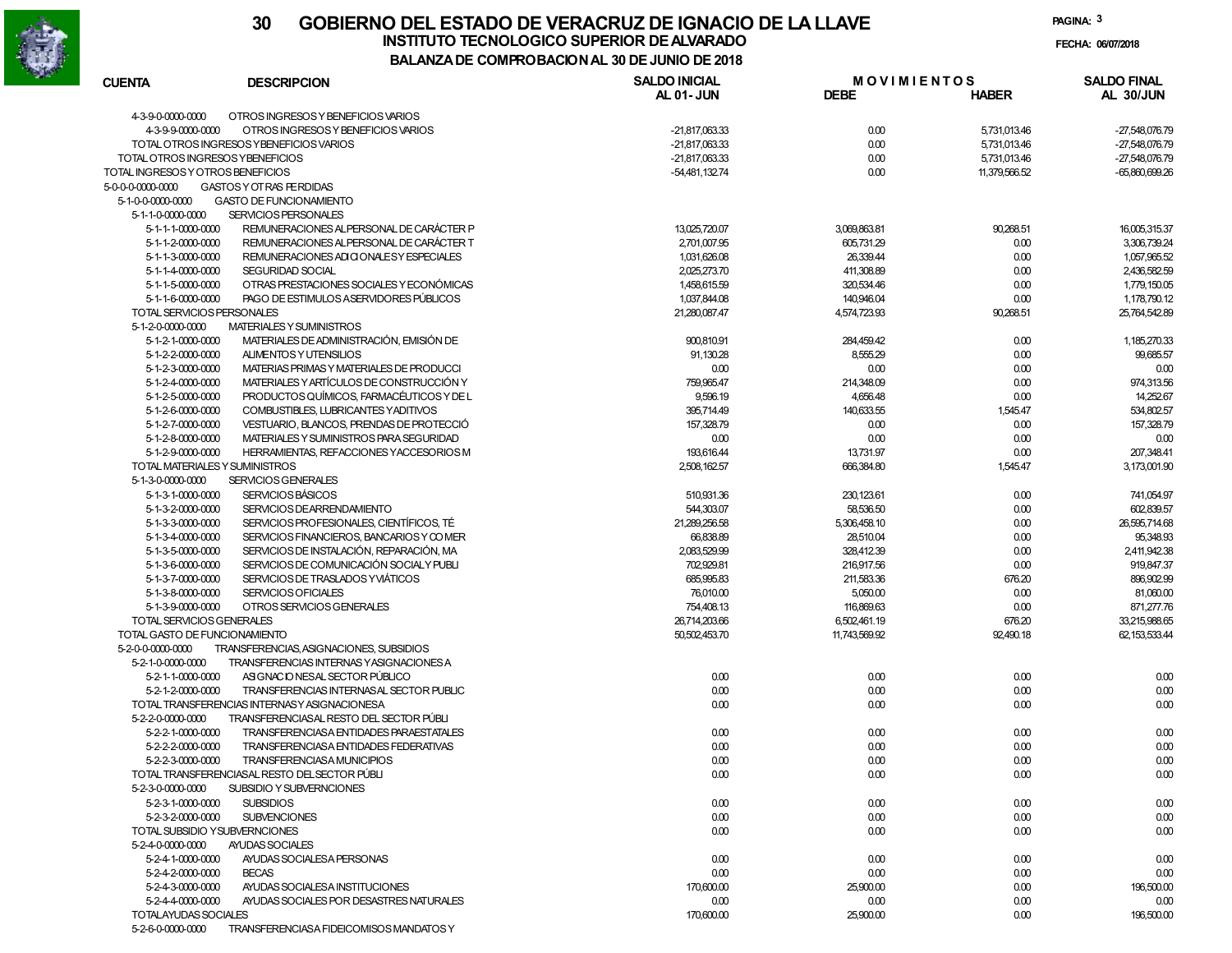

#### **30 GOBIERNO DEL ESTADO DE VERACRUZ DE IGNACIO DE LA LLAVEFECHA: 06/07/2018 BALANZA DE COMPROBACION AL 30 DE JUNIO DE 2018INSTITUTO TECNOLOGICO SUPERIOR DE ALVARADO**

**PAGINA:4**

| CUENTA                       | <b>DESCRIPCION</b>                                                                       | <b>SALDO INICIAL</b><br><b>AL 01-JUN</b> | <b>MOVIMIENTOS</b><br><b>DEBE</b> | <b>HABER</b> | <b>SALDO FINAL</b><br>AL 30/JUN |
|------------------------------|------------------------------------------------------------------------------------------|------------------------------------------|-----------------------------------|--------------|---------------------------------|
| 5-2-6-1-0000-0000            | TRANSFERENCIASA FIDEICOMISOS, MANDATOS                                                   | 0.00                                     | 0.00                              | 0.00         | 0.00                            |
| 5-2-6-2-0000-0000            | TRANSFERENCIASA FIDEICOMISOS, MANDATOS                                                   | 0.00                                     | 0.00                              | 0.00         | 0.00                            |
|                              | TOTAL TRANSFERENCIASA FIDEICOMISOS MANDATOS Y                                            | 0.00                                     | 0.00                              | 0.00         | 0.00                            |
| 5-2-7-0-0000-0000            | <b>TRANSFERENCIASAL EXTERIOR</b>                                                         |                                          |                                   |              |                                 |
|                              | TRANSFERENCIASAL EXTERIOR AGOBIERNOS E                                                   |                                          |                                   |              | 0.00                            |
| 5-2-7-1-0000-0000            |                                                                                          | 0.00                                     | 0.00                              | 0.00         |                                 |
| 5-2-7-2-0000-0000            | TRANSFERENCIASAL SECTOR PRIVADO EXTERNO                                                  | 0.00                                     | 0.00                              | 0.00         | 0.00                            |
|                              | TOTAL TRANSFERENCIASAL EXTERIOR                                                          | 0.00                                     | 0.00                              | 0.00         | 0.00                            |
|                              | TOTAL TRANSFERENCIAS, ASIGNACIONES, SUBSIDIOS                                            | 170,600.00                               | 25,900.00                         | 0.00         | 196,500.00                      |
| 5-3-0-0-0000-0000            | PARTICIPACIONESY APORTACIONES                                                            |                                          |                                   |              |                                 |
| 5-3-1-0-0000-0000            | <b>PARTICIPACIONES</b>                                                                   |                                          |                                   |              |                                 |
| 5-3-1-2-0000-0000            | PARTICIPACIONES DE LAS ENTIDADES FEDERAT                                                 | 0.00                                     | 0.00                              | 0.00         | 0.00                            |
| TOTAL PARTICIPACIONES        |                                                                                          | 0.00                                     | 0.00                              | 0.00         | 0.00                            |
| 5-3-2-0-0000-0000            | <b>APO RTACIONES</b>                                                                     |                                          |                                   |              |                                 |
| 5-3-2-1-0000-0000            | APO RTACIONES DE LA FEDERACION A ENTIDADE                                                | 0.00                                     | 0.00                              | 0.00         | 0.00                            |
| 5-3-2-2-0000-0000            | APO RTACIONES DE LAS ENTIDADES FEDERATIVA                                                | 0.00                                     | 0.00                              | 0.00         | 0.00                            |
| TOTALAPORTACIONES            |                                                                                          | 0.00                                     | 0.00                              | 0.00         | 0.00                            |
| 5-3-3-0-0000-0000            | <b>CONVENIOS</b>                                                                         |                                          |                                   |              |                                 |
| 5-3-3-1-0000-0000            | CONVENIOS DE REASIGNACION                                                                | 0.00                                     | 0.00                              | 0.00         | 0.00                            |
| 5-3-3-2-0000-0000            | CONVENIOS DE DESCENTRALIZACIÓN Y OTROS                                                   | 0.00                                     | 0.00                              | 0.00         | 0.00                            |
| TOTAL CONVENIOS              |                                                                                          | 0.00                                     | 0.00                              | 0.00         | 0.00                            |
|                              | TOTAL PARTICIPACIONES YAPORTACIONES                                                      | 0.00                                     | 0.00                              | 0.00         | 0.00                            |
| 5-4-0-0-0000-0000            | <b>INTERESES, COMISIONES Y OTROS GASTOS DE</b>                                           |                                          |                                   |              |                                 |
| 5-4-1-0-0000-0000            | INTERESES DE LAD EUDAPÚBLICA                                                             | 0.00                                     | 0.00                              | 0.00         | 0.00                            |
| 5-4-2-0-0000-0000            | COMISIONES DE LAD EUDAPÚBLICA                                                            | 0.00                                     | 0.00                              | 0.00         | 0.00                            |
| 5-4-3-0-0000-0000            | GASTOS DE LA DEUDA PÚBLICA                                                               | 0.00                                     | 0.00                              | 0.00         | 0.00                            |
|                              | TOTAL INTERESES, COMISIONES YOTROS GASTOS DE                                             | 0.00                                     | 0.00                              | 0.00         | 0.00                            |
| 5-5-0-0-0000-0000            | OTROS GASTOS Y PÉRDIDAS EXTRA OR DI NARIAS                                               |                                          |                                   |              |                                 |
| 5-5-1-0-0000-0000            | <b>CREACION AUTOMATICA</b>                                                               |                                          |                                   |              |                                 |
| 5-5-1-3-0000-0000            | DEPRECIACION DE BIENES INMUEBLES                                                         | 0.00                                     | 0.00                              | 0.00         | 0.00                            |
| 5-5-1-4-0000-0000            | DEPRECIACION DE INFRAESTRUCTURA                                                          | 0.00                                     | 0.00                              | 0.00         | 0.00                            |
| 5-5-1-5-0000-0000            | DEPRECIACION DE BIENES MUEBLES                                                           | 0.00                                     | 0.00                              | 0.00         | 0.00                            |
| TOTAL CREACION AUTOMATICA    |                                                                                          | 0.00                                     | 0.00                              | 0.00         | 0.00                            |
| 5-5-2-0-0000-0000            | <b>PROVISIONES</b>                                                                       |                                          |                                   |              |                                 |
| 5-5-2-1-0000-0000            | PROVISIONES DE PASIVOS ACORTO PLAZO                                                      | 0.00                                     | 0.00                              | 0.00         | 0.00                            |
| <b>TOTAL PROVISIONES</b>     |                                                                                          | 0.00                                     | 0.00                              | 0.00         | 0.00                            |
| 5-5-9-0-0000-0000            | OTROS GASTOS                                                                             |                                          |                                   |              |                                 |
| 5-5-9-9-0000-0000            | OTROS GASTOS VARIOS                                                                      | 0.00                                     | 0.00                              | 0.00         | 0.00                            |
| <b>TOTAL OTROS GASTOS</b>    |                                                                                          | 0.00                                     | 0.00                              | 0.00         | 0.00                            |
|                              | TOTAL OTROS GASTOSY PÉRDIDAS EXTRAORDINARIAS                                             | 0.00                                     | 0.00                              | 0.00         | 0.00                            |
| TOTAL GASTOS YOTRAS PERDIDAS |                                                                                          | 50,673,053.70                            | 11,769,469.92                     | 92,490.18    | 62,350,033.44                   |
| 6-0-0-0-0000-0000            | CUENTAS DE CIERRE CONTABLE                                                               | 0.00                                     | 0.00                              | 0.00         | 0.00                            |
| 7-0-0-0-0000-0000            | CUENTAS DE ORDEN CONTABLES                                                               |                                          |                                   |              |                                 |
| 7-1-0-0-0000-0000            | VALORES                                                                                  | 0.00                                     | 0.00                              | 0.00         | 0.00                            |
| 7-4-0-0-0000-0000            | <b>JUICIOS</b>                                                                           |                                          |                                   |              |                                 |
|                              |                                                                                          |                                          |                                   |              |                                 |
| 7-4-1-0-0000-0000            | DEMANDAS JUDICIAL EN PROCESO DE RESOLUCI                                                 |                                          |                                   |              |                                 |
| 7-4-1-1-0000-0000            | CONTINGENCIAS POR JUICIOS PENDIENTES DE<br>TOTAL DEMANDAS JUDICIALEN PROCESO DE RESOLUCI | 100,000.00                               | 0.00                              | 0.00         | 100,000.00                      |
|                              |                                                                                          | 100,000.00                               | 0.00                              | 0.00         | 100,000.00                      |
| 7-4-2-0-0000-0000            | RESOLUCIONES DE DEMANDAS EN PROCESO JUDI                                                 |                                          |                                   |              |                                 |
| 7-4-2-1-0000-0000            | RESOLUCION DE JUICIOS JUDICIALES PENDIEN                                                 | $-100,000.00$                            | 0.00                              | 0.00         | $-100.000.00$                   |
|                              | TOTAL RESOLUCIONES DE DEMANDAS EN PROCESO JUDI                                           | $-100,000.00$                            | 0.00                              | 0.00         | $-100,000.00$                   |
| <b>TOTAL JUICIOS</b>         |                                                                                          | 0.00                                     | 0.00                              | 0.00         | 0.00                            |
| 7-6-0-0-0000-0000            | BIENES EN CONCESIONADOS O EN COMODATO                                                    |                                          |                                   |              |                                 |
| 7-6-3-0-0000-0000            | BIENES BAJO CONTRATO DE COMODATO                                                         |                                          |                                   |              |                                 |
| 7-6-3-1-0000-0000            | BIENES BAJO CONTRATO DE COMODATO                                                         | 0.00                                     | 0.00                              | 0.00         | 0.00                            |
|                              | TOTAL BIENES BAJO CONTRATO DE COMODATO                                                   | 0.00                                     | 0.00                              | 0.00         | 0.00                            |
| 7-6-4-0-0000-0000            | CONTRATO DE COMODATO POR BIENES                                                          |                                          |                                   |              |                                 |
| 7-6-4-1-0000-0000            | CONTRATO DE COMODATO POR BIENES                                                          | 0.00                                     | 0.00                              | 0.00         | 0.00                            |
|                              | TOTAL CONTRATO DE COMODATO POR BIENES                                                    | 0.00                                     | 0.00                              | 0.00         | 0.00                            |
|                              | TOTAL BIENES EN CONCESIONADOS O EN COMODATO                                              | 0.00                                     | 0.00                              | 0.00         | 0.00                            |
|                              |                                                                                          |                                          |                                   |              |                                 |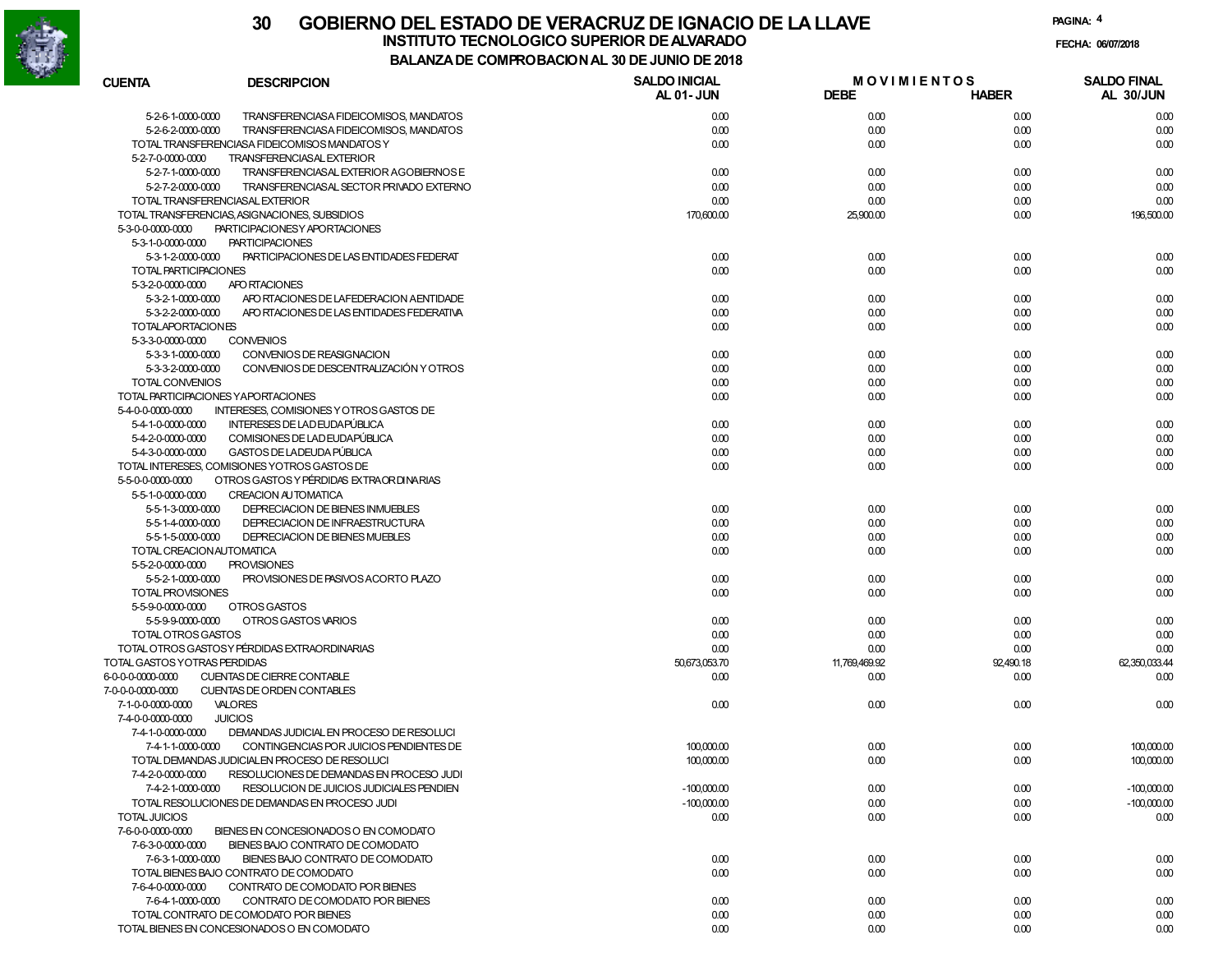

# **30 GOBIERNO DEL ESTADO DE VERACRUZ DE IGNACIO DE LA LLAVEINSTITUTO TECNOLOGICO SUPERIOR DE ALVARADO**

**PAGINA:5**

**FECHA: 06/07/2018**

**BALANZA DE COMPROBACION AL 30 DE JUNIO DE 2018**

| <b>CUENTA</b>                    | <b>DESCRIPCION</b>                            | <b>SALDO INICIAL</b> | <b>MOVIMIENTOS</b> |                | <b>SALDO FINAL</b> |  |
|----------------------------------|-----------------------------------------------|----------------------|--------------------|----------------|--------------------|--|
|                                  |                                               | <b>AL 01-JUN</b>     | <b>DEBE</b>        | <b>HABER</b>   | AL 30/JUN          |  |
| TOTAL CUENTAS DE ORDEN CONTABLES |                                               | 0.00                 | 0.00               | 0.00           | 0.00               |  |
| 8-0-0-0-0000-0000                | CUENTAS DE ORDEN PRESUPUESTARIA               |                      |                    |                |                    |  |
| 8-1-0-0-0000-0000                | LEY DE INGRESOS                               |                      |                    |                |                    |  |
| 8-1-1-0-0000-0000                | LEY DE INGRESOS ESTIMADA                      |                      |                    |                |                    |  |
| 8-1-1-2-0000-0000                | INGRESOS FEDERALES ESTIMADOS                  | 0.00                 | 0.00               | 0.00           | 0.00               |  |
| 8-1-1-3-0000-0000                | INGRESOS DE GESTION ESTIMADOS                 | 0.00                 | 0.00               | 0.00           | 0.00               |  |
| 8-1-1-4-0000-0000                | OTROS INGRESOS Y BENEFICIOS VARIOS ESTIM      | 10,673,682.00        | 0.00               | 0.00           | 10,673,682.00      |  |
| 8-1-1-6-0000-0000                | INGRESOS ESTATALES ESTIMADOS                  | 30,161,433.00        | 0.00               | 0.00           | 30,161,433.00      |  |
| TOTAL LEY DE INGRESOS ESTIMADA   |                                               | 40,835,115.00        | 0.00               | 0.00           | 40.835.115.00      |  |
| 8-1-2-0-0000-0000                | LEY DE INGRESOS POR EJECUTAR                  |                      |                    |                |                    |  |
| 8-1-2-4-0000-0000                | <b>INGRESOS DE GESTION POR EJECUTAR</b>       | $-4,686,856.59$      | 1,602,291.06       | 327,058.00     | $-3,411,623.53$    |  |
| 8-1-2-5-0000-0000                | <b>INGRESOS FEDERALES POR EJECUTAR</b>        | 0.00                 | 3,967,925.00       | 3,967,925.00   | 0.00               |  |
| 8-1-2-6-0000-0000                | INGRESOS ESTATALES POR EJECUTAR               | $-18,123,099.00$     | 3,773,289.00       | 1,586,629.00   | -15,936,439.00     |  |
| 8-1-2-7-0000-0000                | OTROS INGRESOS Y BENEFICIOS VARIOS POR E      | $-0.67$              | 6,193,809.46       | 6,193,809.00   | $-0.21$            |  |
|                                  | TOTAL LEY DE INGRESOS POR EJECUTAR            | $-22,809,956.26$     | 15,537,314.52      | 12,075,421.00  | -19,348,062.74     |  |
| 8-1-3-0-0000-0000                | MODIFICACIONES ALA LEYDE INGRESOS ESTI        |                      |                    |                |                    |  |
| 8-1-3-4-0000-0000                | INGRESOS DE GESTION MODIFICACIONES            | 0.00                 | 327,058.00         | 327,058.00     | 0.00               |  |
| 8-1-3-5-0000-0000                | INGRESOS FEDERALES MODIFICACIONES             | 13,338,622.00        | 3,967,925.00       | 1,781,265.00   | 15,525,282.00      |  |
| 8-1-3-6-0000-0000                | INGRESOS ESTATALES MODIFICACIONES             | 1,300,288.00         | 1,586,629.00       | 1,586,629.00   | 1,300,288.00       |  |
| 8-1-3-7-0000-0000                | OTROS INGRESOS Y BENEFICIOS VARIOS MODIF      | 21,817,064.00        | 6,193,809.00       | 462,796.00     | 27,548,077.00      |  |
|                                  | TOTAL MODIFICACIONESA LALEY DE INGRESOS ESTI  | 36,455,974.00        | 12,075,421.00      | 4, 157, 748.00 | 44,373,647.00      |  |
| 8-1-4-0-0000-0000                | LEY DE INGRESOS DEVENGADA                     |                      |                    |                |                    |  |
| 8-1-4-4-0000-0000                | INGRESOS DE GESTION DEVENGADOS                | 0.00                 | 1,275,233.06       | 1,275,233.06   | 0.00               |  |
| 8-1-4-5-0000-0000                | INGRESOS FEDERALES DEVENGADOS                 | $-2.259.548.00$      | 4,446,208.00       | 2,186,660.00   | 0.00               |  |
| 8-1-4-6-0000-0000                | INGRESOS ESTATALES DEVENGADOS                 | $-1,361,116.00$      | 1.381.978.00       | 2.186,660,00   | $-2,165,798.00$    |  |
| 8-1-4-7-0000-0000                | OTROS INGRESOS Y BENEFICIOS VARIOS            | 0.00                 | 5,731,013.46       | 5.731.013.46   | 0.00               |  |
| TOTAL LEY DE INGRESOS DEVENGADA  |                                               | $-3,620,664.00$      | 12.834.432.52      | 11,379,566.52  | $-2,165,798.00$    |  |
| 8-1-5-0-0000-0000                | LEY DE INGRESOS RECAUDADA                     |                      |                    |                |                    |  |
| 8-1-5-4-0000-0000                | INGRESOS DE GESTION RECAUDADOS                | -5,986,825.41        | 0.00               | 1,275,233.06   | $-7,262,058.47$    |  |
| 8-1-5-5-0000-0000                | INGRESOS FEDERALES RECAUDADOS                 | $-11,079,074.00$     | 0.00               | 4,446,208.00   | $-15,525,282.00$   |  |
| 8-1-5-6-0000-0000                | INGRESOS ESTATALES RECAUDADOS                 | $-11,977,506.00$     | 0.00               | 1,381,978.00   | -13,359,484.00     |  |
| 8-1-5-7-0000-0000                | OTROS INGRESOS Y BENEFICIOS VARIOS            | -21,817,063.33       | 0.00               | 5,731,013.46   | -27,548,076.79     |  |
| TOTAL LEY DE INGRESOS RECAUDADA  |                                               | -50,860,468.74       | 0.00               | 12,834,432.52  | -63,694,901.26     |  |
| TOTAL LEY DE INGRESOS            |                                               | 0.00                 | 40,447,168.04      | 40,447,168.04  | 0.00               |  |
| 8-2-0-0-0000-0000                | PRESUPUESTO DE EGRESOS                        |                      |                    |                |                    |  |
| 8-2-1-0-0000-0000                | PRESPUESTO DE EGRESOS APROBADO                |                      |                    |                |                    |  |
| 8-2-1-1-0000-0000                | SERVICIOS PERSONALES                          | $-24,129,141.00$     | 0.00               | 0.00           | $-24,129,141.00$   |  |
| 8-2-1-2-0000-0000                | MATERIALES Y SUMINISTROS                      | $-4,754,314.00$      | 0.00               | 0.00           | $-4,754,314.00$    |  |
| 8-2-1-3-0000-0000                | <b>SERVICIOS GENERALES</b>                    | $-7, 111, 114.00$    | 0.00               | 0.00           | $-7, 111, 114.00$  |  |
| 8-2-1-4-0000-0000                | TRANSFERENCIAS, ASIGNACIONES, SUBSIDIOS       | 0.00                 | 0.00               | 0.00           | 0.00               |  |
| 8-2-1-5-0000-0000                | BIENES MUEBLES, INMUEBLES E INTANGIBLES       | $-2.137.162.00$      | 0.00               | 0.00           | $-2,137,162.00$    |  |
| 8-2-1-6-0000-0000                | <b>INVERSION PUBLICA</b>                      | $-2,703,384.00$      | 0.00               | 0.00           | $-2,703,384.00$    |  |
|                                  | TOTAL PRESPUESTO DE EGRESOS APROBADO          | $-40,835,115.00$     | 0.00               | 0.00           | $-40,835,115.00$   |  |
| 8-2-2-0-0000-0000                | PRESUPUESTO DE EGRESOS POR EJERCER            |                      |                    |                |                    |  |
| 8-2-2-1-0000-0000                | SERVICIOS PERSONALES                          | 0.00                 | 9,380,579.89       | 9,380,579.89   | 0.00               |  |
| 8-2-2-2-0000-0000                | MATERIALES Y SUMINISTROS                      | 3,552,805.57         | 2,314,976.02       | 2,826,100.50   | 3,041,681.09       |  |
| 8-2-2-3-0000-0000                | <b>SERVICIOS GENERALES</b>                    | 5,435,991.58         | 14,979,324.59      | 15.456.350.33  | 4,958,965.84       |  |
| 8-2-2-4-0000-0000                | TRANSFERENCIAS, ASIGNACIONES, SUBSIDIOS       | 5,000.00             | 51,800.00          | 51,800.00      | 5,700.00           |  |
| 8-2-2-5-0000-0000                | BIENES MUEBLES, INMUEBLES E INTANGIBLES       | 1,827,951.83         | 16,646.70          | 11,097.40      | 1,833,501.13       |  |
| 8-2-2-6-0000-0000                | <b>INVERSION PUBLICA</b>                      | 2,703,384.00         | 0.00               | 296.116.00     | 2,407,268,00       |  |
|                                  | TOTAL PRESUPUESTO DE EGRESOS POR EJERCER      | 13,525,832.98        | 26,743,327.20      | 28,022,044.12  | 12,247,116.06      |  |
| 8-2-3-0-0000-0000                | MODIFICACIONES AL PRESUPUESTO DE EGRESOS      |                      |                    |                |                    |  |
| 8-2-3-1-0000-0000                | SERVICIOS PERSONALES                          | $-9,587,132.00$      | 0.00               | 1,939,368.00   | $-11.526.500.00$   |  |
| 8-2-3-2-0000-0000                | MATERIALES Y SUMINISTROS                      | $-1.450.991.00$      | 1,430,971.00       | 1,663,374.00   | $-1,683,394.00$    |  |
| 8-2-3-3-0000-0000                | <b>SERVICIOS GENERALES</b>                    | $-25,474,010.00$     | 2,430,661.00       | 8,435,681.00   | $-31,479,030.00$   |  |
| 8-2-3-4-0000-0000                | TRANSFERENCIAS, ASIGNACIONES, SUBSIDIOS       | $-176,300.00$        | 0.00               | 25,900.00      | $-202,200.00$      |  |
| 8-2-3-5-0000-0000                | BIENES MUEBLES, INMUEBLES E INTANGIBLES       | 232,459.00           | 0.00               | 11,098.00      | 221,361.00         |  |
| 8-2-3-6-0000-0000                | <b>INVERSIÓN PÚBLICA</b>                      | 0.00                 | 296,116.00         | 0.00           | 296,116.00         |  |
|                                  | TOTAL MODIFICACIONESAL PRESUPUESTO DE EGRESOS | $-36,455,974.00$     | 4, 157, 748.00     | 12,075,421.00  | $-44,373,647.00$   |  |